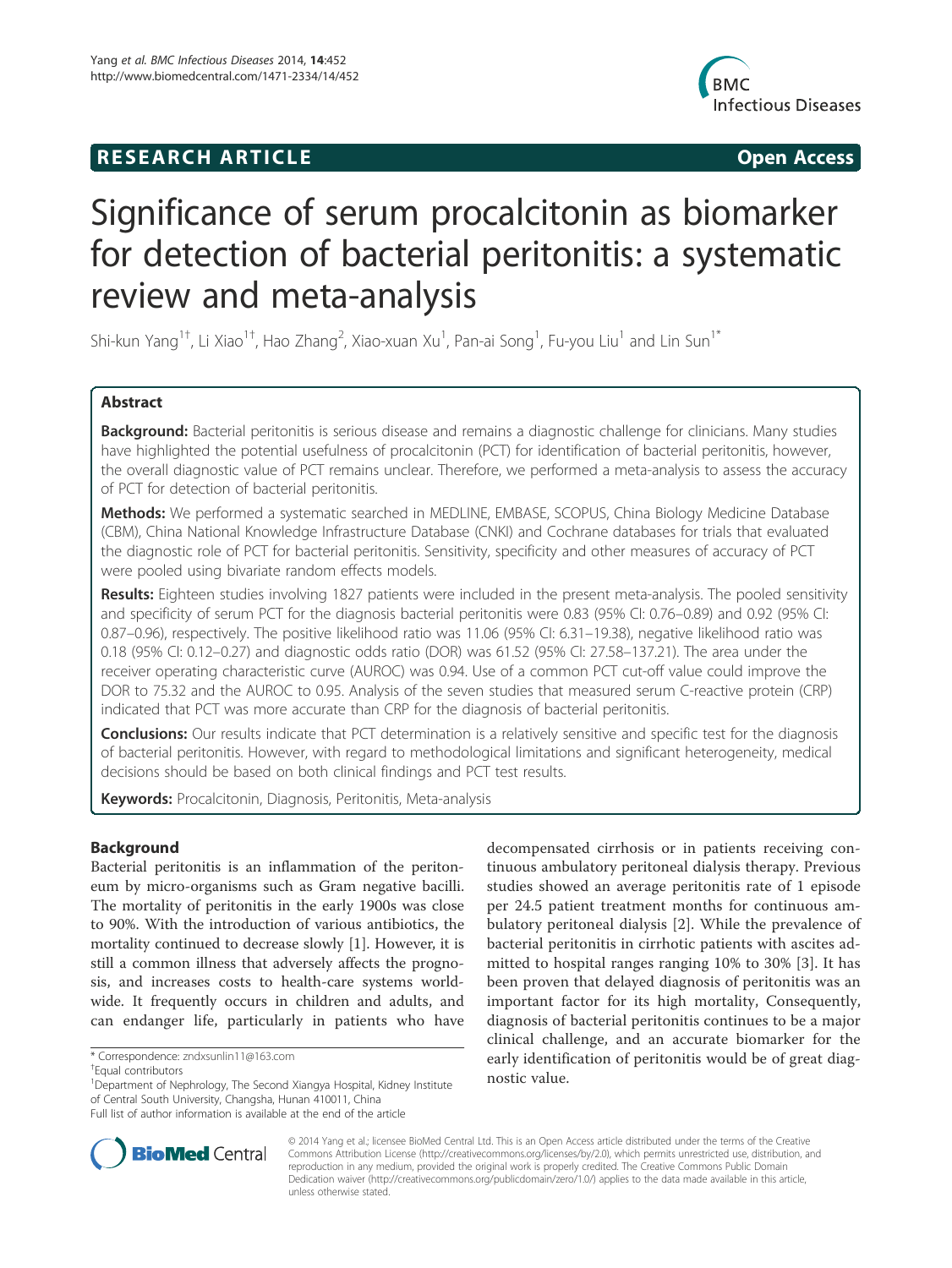Several potential biomarkers have been proposed in highly cited studies for their ability to diagnose bacterial infections, procalcitonin (PCT), which is a precursor of calcitonin including 116-aminoacid polypeptide has been indicated the "the champion" so far [4]. It is undetectable  $\langle$ <0.01 ng/ml) in normal conditions, while in cases of infection, it increases rapidly produced by extrathyroidal cells (e.g. monocytes) [5]. There is a significant body of clinical research indicating a good diagnostic accuracy for the PCT test for discrimination between invasive fungal infection and bacterial infection or noninfectious conditions [4,6]. However, only one systematic review has investigated the accuracy of PCT for the diagnosis of spontaneous bacterial peritonitis [7], with limitation of the small number of trials included. Additionally, several new studies of PCT have been published and our knowledge of PCT is still developing. Therefore, we undertook the present meta-analysis and systemic review mainly to quantitatively summarize the current evidence on the value of PCT as a marker of bacterial peritonitis. Because there is no consensus about the appropriate PCT cut-off level to predict bacterial peritonitis, and as different PCT thresholds have been

used between studies, we calculated the summary receiver operating characteristic (ROC) curves approach to perform this analysis [8].

# Methods

#### Data sources and search strategy

This meta-analysis was performed according to the meta-analysis of observational studies in epidemiology reporting guidelines [9]. We performed a literature search in MEDLINE, EMBASE, SCOPUS, Cochrane databases, China Biology Medicine Database (CBM), and China National Knowledge Infrastructure (CNKI) Database (all to April 2014) adhering to PRISMA guidelines to identify eligible studies. The following search terms were used: procalcitonin, PCT, peritonitis, ascites, peritoneal, abdominal cavity, infection in combination with biomarker (Figure 1 shows details of the search method used in this meta-analysis). Published studies were sought initially without language restrictions. The patients with any active infection in other organs or sites, active immune disease, or cancer were excluded. We also reviewed the reference lists of the original and review articles in order to identify other potentially relevant trials.

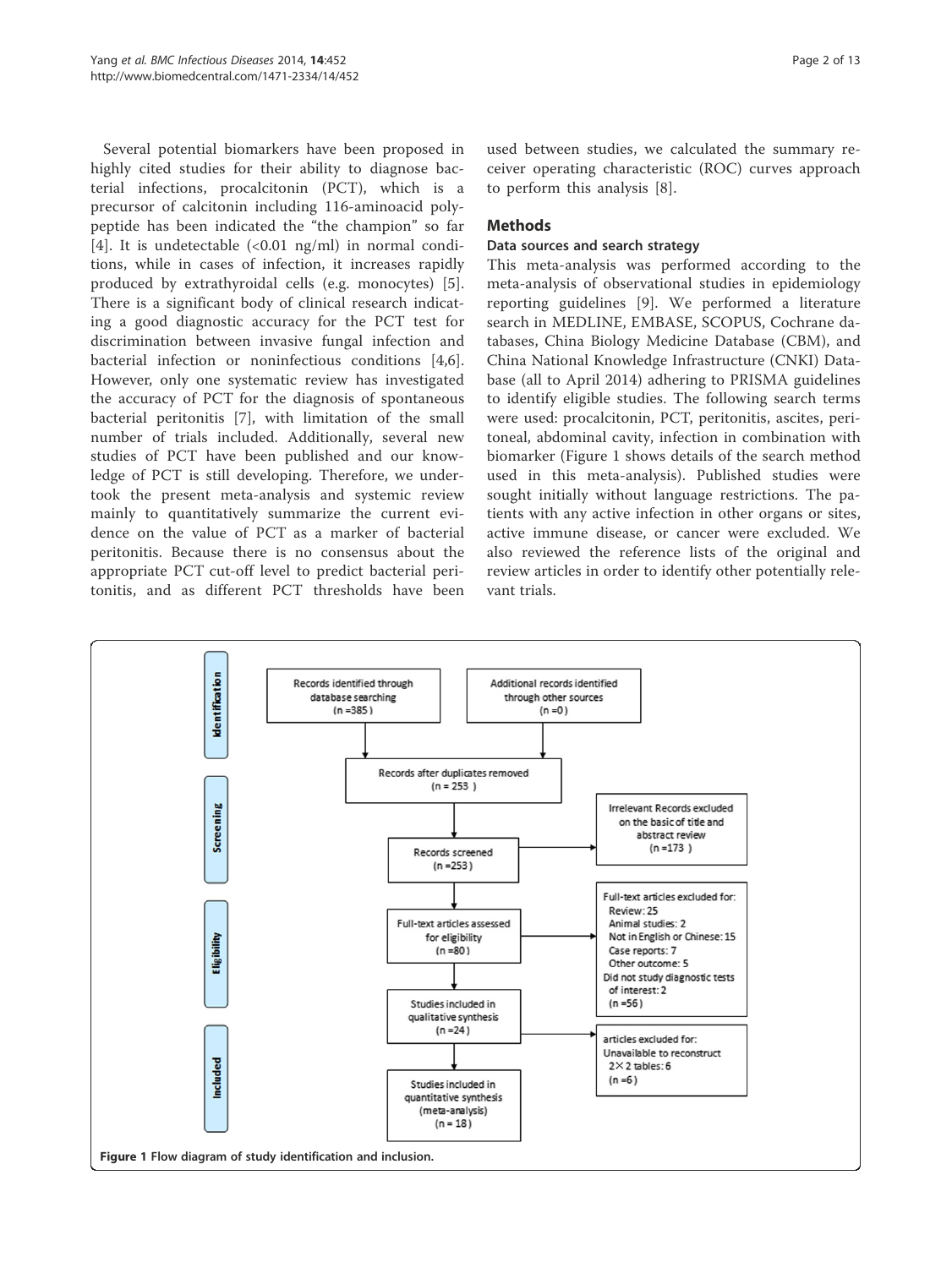# Study selection

Only studies that investigated the diagnostic accuracy of PCT level to predict peritonitis in humans were considered for inclusion in this meta-analysis. We included prospective and retrospective studies. For the full-text review and the final analysis, we only included articles published in English and Chinese although there was no language restrictions. We excluded case reports, conference abstracts, review and letters to journal editors. Three of the authors (S. K.Y. L.X and P.A.S.) independently evaluated the titles and abstracts, and excluded all studies that were clearly not relevant with the inclusion criteria, then three authors (S.K.Y., P.A.S. and L.X.) assessed the full-text articles independently. We presented the reasons for study exclusion and progress in Figure 1.

# Data extraction and quality assessment

The following data were extracted or recalculated: year of publication, country of origin, sample size, patients ages, study design, PCT testing systems, specificity and sensitivity. The data of  $2 \times 2$  tables (truepositive, false-positive false-negative and true-negative) were calculated for meta-analysis. These data were extracted independently by two authors (S.K.Y. and P.A. S.), and in cases of missing data, we contacted the corresponding author by e-mails in order to seek the required information. We used the Quality Assessment of Diagnostic Accuracy Studies (QUADAS) criteria to assess the quality of included studies [10]. When different sensitivity or specificity values were reported in a study at different cutoffs, the data with the highest Youden index was used for meta-analysis [11]. Then the data of  $2 \times 2$  tables were entered into Stata12.0 by S.K.Y. and the data entry was checked by X.X.X.

#### Data synthesis and statistical analysis

The meta-analyses were performed using Stata,version 12.0 (Stata Corp., College Station, TX, USA) [12], notably with the "midas" and "metandi" commands. We calculated the pooled sensitivity and specificity, diagnostic odds ratio (DORs) and the likelihood ratio et al. based on the bivariate random effect models for meta-analysis of diagnostic test data [13]. In case multiple cut-off points for PCT analysis were provided in a same study, we choose the cut-off giving the maximum overall accuracy. We also constructed the respective summary receiver operating characteristic curves(SROC) and calculated the area under the receiver operating characteristic curve (AUROC), irrespective of different cut-off points used [14]. Heterogeneity was quantitatively assessed using the  $I^2$ statistic  $(I^2 \text{ value} > 50\% \text{ means a moderate to high})$ 

heterogeneity) [15]. Remarkable heterogeneity was explored further by subgroup analysis. All statistical tests were two-sided and statistical significance was defined as  $P < 0.05$ . To test for possible publication bias, we constructed effective sample size funnel plots versus the log diagnostic odds ratio and did a regression test of asymmetry (Deek's test), with  $P < 0.05$  for the slope coefficient indicating significant publication bias [16].

# **Results**

#### Identification of studies

Overall, Our electronic search yielded 385 published studies, of which 305 studies irrelevant to this review were excluded after screening titles and abstracts. Having reviewed the full text of the remaining 80 articles, we then excluded another 62 studies: among them, 25 was review article; 7 was case reports; 2 was animal studies, 7 did not investigate the diagnostic value of serum PCT level or explore other outcomes; and 15 was not English or Chinese in the text; and 6 studies was unable to reconstruct  $2 \times 2$  tables. Finally, 18 eligibility studies were included in the analysis [17-34] [Figure 1].

# Study characteristics

The main characteristics of included studies were summarized in Table 1.

Nine studies were published in English [17-25], and nine in Chinese [26-34], representing an international experience from 5 countries. There were two trials performed by the same research unit [26,29], but the patients in these two studies were recruited from different cohorts. Overall, 1827 patients were enrolled. All studies were conducted in adult patients. 4 of them referred to peritonitis in peritoneal dialysis patients [17-20], 12 studies reported spontaneous bacterial peritonitis in cirrhotic patients [21-23,25-32,34], 1 study were from spontaneous bacterial peritonitis of chronic severe hepatitis patients [24], and 1 study was from spontaneous bacterial peritonitis of end stage liver disease patients [33]. Fourteen studies [21-34] used ascitic polymorphonuclear(PMN) cells >250/mm3 , while four studies [17-20] used ascitic PMN  $>50/mm<sup>3</sup>$  as the reference diagnostic standard for peritonitis. Common bacteria isolated were Escherichia coli, and Streptococcus species. PCT levels were measured in serum sample in 17 studies [17-27,29-34] and in ascites fluid sample in 5 studies [22,23,28,29,34], mostly using the LUMI test kit (BRAHMS, Berlin, Germany) and Semiquantitative PCT-Q testing assays.

#### Quality assessment

The QUADAS tool was used for study quality assessment, and Figure 2 provided an overall impression of the quality of the included studies. Five of 18 included studies were prospective [17,18,22,23,25], and 13 studies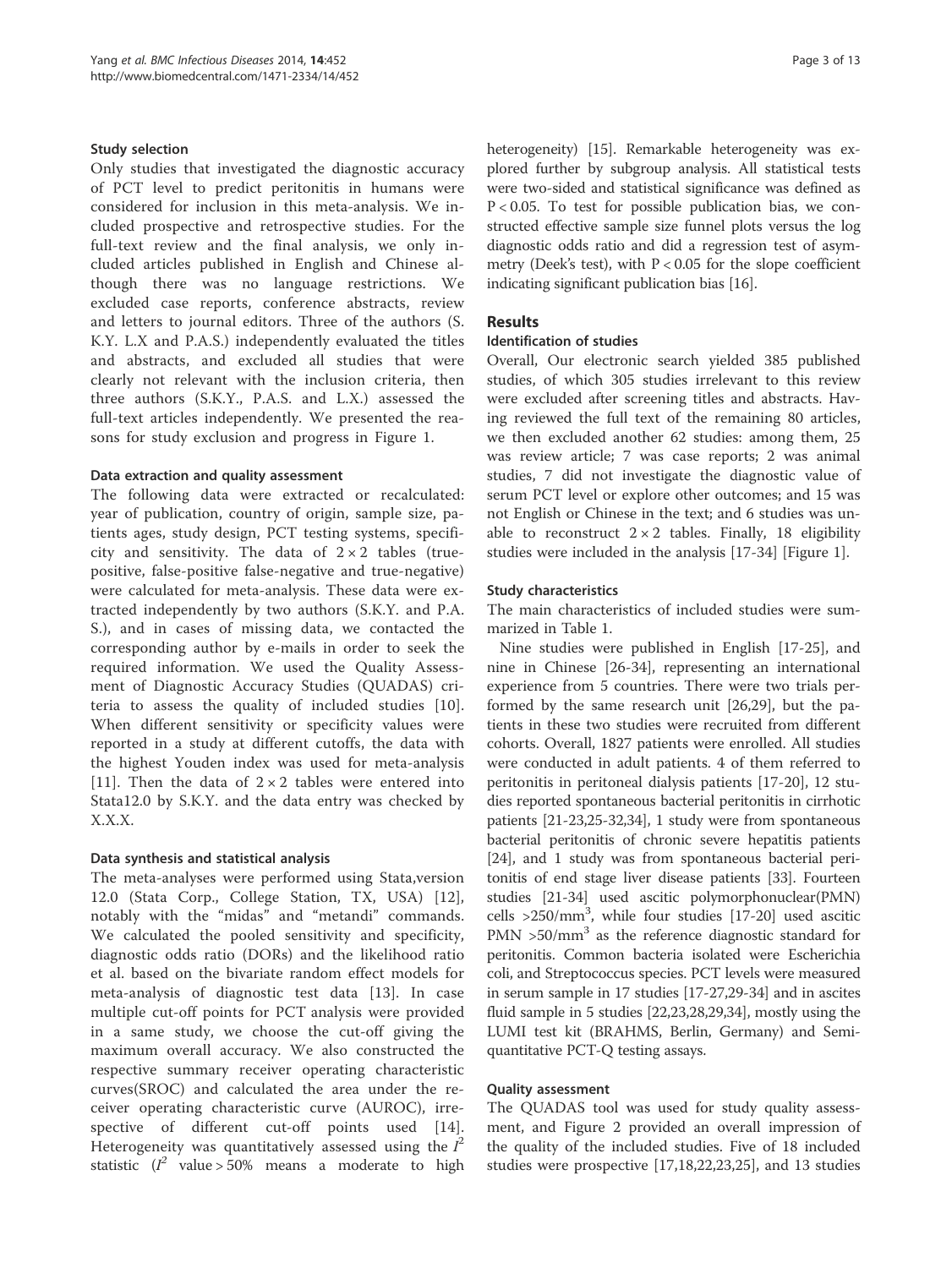# Table 1 Characteristics of included studies

| Author, year,<br>country       | Design                  | Mean age (years)<br>Case/control | Patient<br>group | Case/<br>control | definition  | Outcomes Biomarkers Cut-off#<br>tested |       | Sensitivity,<br>specificity |     |                     |                |        | TP(n) FP(n) FN(n) TN(n) PCT testing assays (FAS of PCT assays) |
|--------------------------------|-------------------------|----------------------------------|------------------|------------------|-------------|----------------------------------------|-------|-----------------------------|-----|---------------------|----------------|--------|----------------------------------------------------------------|
| Cekin, 2013 [21]               | Retrospective 63.4      |                                  | Cirrhotic 59/24  |                  | SBP         | Serum PCT                              | 0.42  | 78%, 75%                    | 46  | 6                   | 13             | $18\,$ | ECLIA (0.5 ng/ml)                                              |
| Turkey                         |                         |                                  |                  |                  |             |                                        |       |                             |     |                     |                |        |                                                                |
| Connert, 2003 [25] Prospective |                         | 57                               | Cirrhotic 19/81  |                  | SBP         | Serum PCT                              | 0.615 | 94.7%, 70.4% 18             |     | 24                  | $\overline{1}$ | 57     | LUMI test (0.07 ng/ml)                                         |
| Germany                        |                         |                                  |                  |                  |             |                                        |       |                             |     |                     |                |        |                                                                |
| Guz, 2006 [17],                | Prospective             | 46.6                             | PD               | $21*/35$         | <b>PDRP</b> | Serum PCT                              | 0.5   | 62%, 94%                    | 13  | 2                   | 8              | 33     | LUMI test (0.02 ng/ml)                                         |
| Turkey                         |                         |                                  |                  |                  |             | Serum PCT                              | 0.75  | 43%, 98%                    | 9   | -1                  | 12             | 34     |                                                                |
|                                |                         |                                  |                  |                  |             | Serum PCT                              | 1.5   | 38%, 99%                    | 8   | $\mathsf{O}\xspace$ | 13             | 35     |                                                                |
|                                |                         |                                  |                  |                  |             | Serum CRP                              | -6    | 95%, 67%                    | 20  | 12                  | $\mathbf{1}$   | 23     |                                                                |
| Lai, 2013 [27]                 | Retrospective 58.2/55.9 |                                  | Cirrhotic 45/45  |                  | SBP         | Serum PCT                              | 0.5   | 83%, 81%                    | 37  | 9                   | 8              | 36     | ECLIA (0.5 ng/ml)                                              |
| China                          |                         |                                  |                  |                  |             | Serum CRP                              | 10    | 75%, 63%                    | 34  | 17                  | 11             | 28     |                                                                |
| Lam, 2008 [18],                | Prospective             | 63.8                             | PD               | 35/165           | PDRP        | Serum PCT                              | 0.5   | 80%, 92%                    | 28  | 13                  | 7              | 152    | LUMI test (0.06 ng/ml)                                         |
| Hong Kong                      |                         |                                  |                  |                  |             |                                        |       |                             |     |                     |                |        |                                                                |
| Liu, 2006 [31]                 | Retrospective 52/42     |                                  | Cirrhotic 17/20  |                  | SBP         | Serum PCT                              | 0.5   | 100%, 100%                  | 17  | $\mathbf 0$         | $\mathbf 0$    | 20     | Semi-quantitative PCT-Q (0.5 ng/ml)                            |
| China                          |                         |                                  |                  |                  |             |                                        |       |                             |     |                     |                |        |                                                                |
| Liu, 2012 [32]                 | Retrospective 45.8/43.8 |                                  | Cirrhotic 55/45  |                  | SBP         | Serum PCT                              | 0.5   | 91%, 100%                   | 50  | $\mathbf 0$         | 5              | 45     | Semi-quantitative PCT-Q (0.5 ng/ml)                            |
| China                          |                         |                                  |                  |                  |             |                                        |       |                             |     |                     |                |        |                                                                |
| Öztürk, 2010 [20]              | Retrospective 49.0/44.8 |                                  | PD               | 50/50            | PDRP        | Serum PCT                              | 0.5   | 42%, 84%                    | 21  | 8                   | 29             | 42     | Semi-quantitative PCT-Q (0.5 ng/ml)                            |
| Turkey                         |                         |                                  |                  |                  |             | Serum PCT                              | -2    | 14%, 100%                   | 7   | $\mathbf{0}$        | 43             | 50     |                                                                |
|                                |                         |                                  |                  |                  |             | Serum CRP                              | 50    | 40%, 100%                   | 20  | $\circ$             | 30             | 50     |                                                                |
|                                |                         |                                  |                  |                  |             | Serum CRP                              | 8     | 90%, 11.9%                  | 45  | 44                  | 5              | 6      |                                                                |
| Spahr, 2001 [22],              | Prospective             | 58.1/57.9                        | Cirrhotic 10/10  |                  | SBP         | Serum PCT                              | 0.615 | 50%, 90%                    | 5   | -1                  | 5              | 9      | LUMI test (0.07 ng/ml)                                         |
| Switzerland                    |                         |                                  |                  |                  |             | Ascitic PCT                            | 0.5   | 30%, 100%                   | 3   | 0                   | 7              | 10     |                                                                |
| Viallon, 2000 [23]             | Prospective             | 58.8/57.6                        | Cirrhotic 21/40  |                  | SBP         | Serum PCT                              | 0.76  | 95%, 98%                    | 20  | -1                  | $\overline{1}$ | 39     | LUMI test (0.07 ng/ml)                                         |
| France                         |                         |                                  |                  |                  |             | Serum CRP                              | 80    | 62%, 92%                    | 13  | 3                   | 8              | 37     |                                                                |
|                                |                         |                                  |                  |                  |             | Ascitic PCT                            | 0.3   | 95%, 85%                    | 20  | 6                   | $\mathbf{1}$   | 34     |                                                                |
| Wu, 2014 [33]                  | Retrospective 50.8/53.0 |                                  | <b>ESLD</b>      | 178/184 SBP      |             | Serum PCT                              | 0.443 | 84.3%, 92.7% 150            |     | -14                 | 28             | 170    | Immunoluminometric assay (0.1 ng/ml)                           |
| China                          |                         |                                  |                  |                  |             | Serum PCT                              | 0.462 | 83.7%, 94.9%                | 149 | 10                  | 29             | 174    |                                                                |
|                                |                         |                                  |                  |                  |             | Serum PCT                              | 0.500 | 81.0%, 96.1% 144            |     | $\overline{7}$      | 34             | 177    |                                                                |
| Xie, 2014 [34]                 | Retrospective 28-71     |                                  | Cirrhotic 56/36  |                  | SBP         | Serum PCT                              | 0.5   | 89.3%, 94.4% 50             |     | 2                   | 6              | 34     | $ECLIA$ (0.5 ng/ml)                                            |
| China                          |                         |                                  |                  |                  |             | Ascitic PCT                            | 0.5   | 71.4%, 100%                 | -40 | $\circ$             | 16             | 36     |                                                                |
| Yang, 2007 [28]                | Retrospective 42.4/43.4 |                                  | Cirrhotic 97/86  |                  | SBP         | Ascitic PCT                            | 10    | 92.8%, 96.5% 90             |     | 3                   | $\overline{7}$ | 83     | Immunoluminometric assay (0.1 ng/ml)                           |
| China                          |                         |                                  |                  |                  |             |                                        |       |                             |     |                     |                |        |                                                                |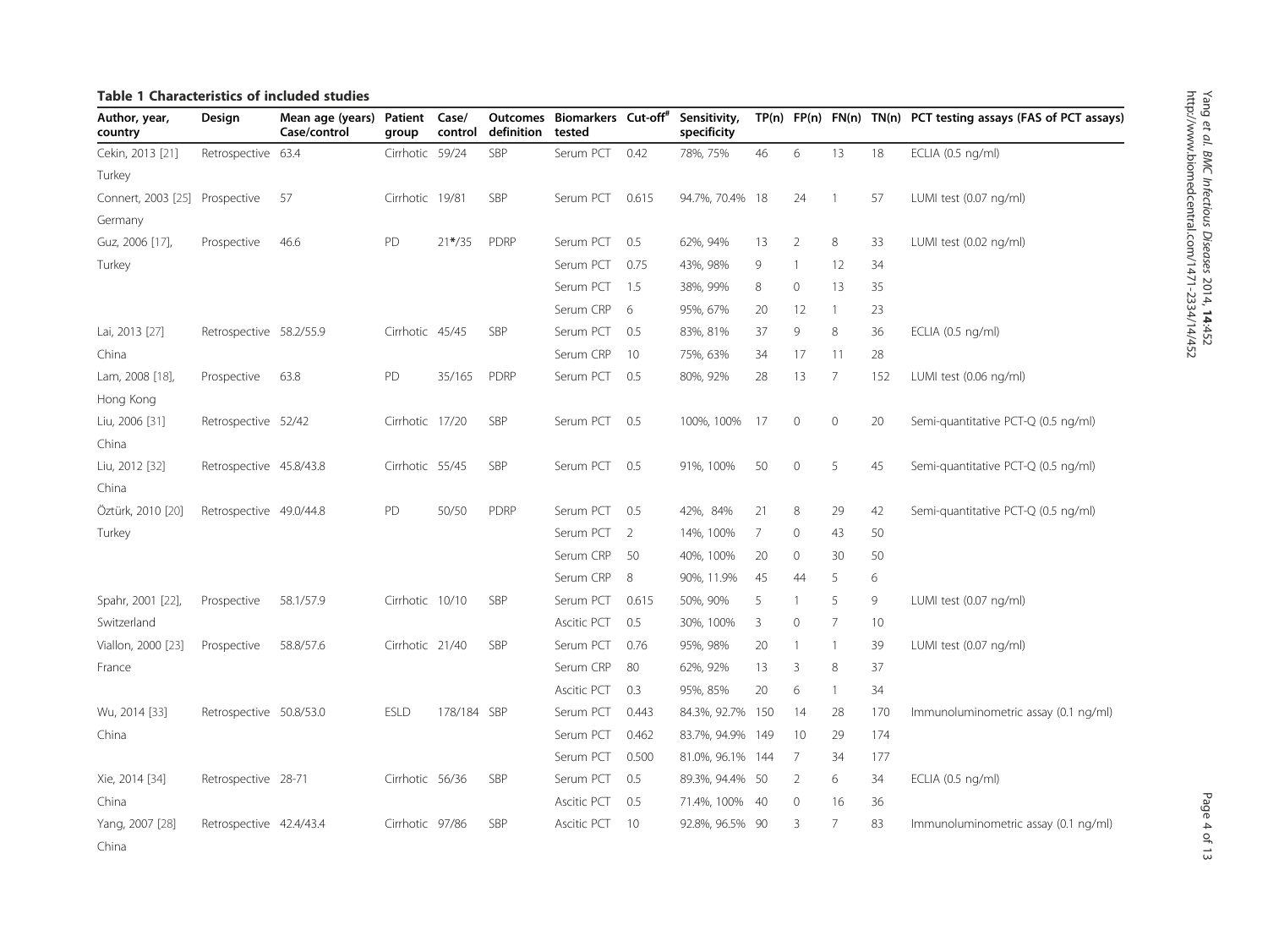# Table 1 Characteristics of included studies (Continued)

| Yilmaz, 2007 [19] | Retrospective 51.3/50.7 | PD              | 20/20 | <b>PDRP</b> | Serum PCT 0.5 |      | 70%, 100%       | 14 | $\circ$        | 6        | 20 | Semi-quantitative PCT-Q (0.5 ng/ml)   |
|-------------------|-------------------------|-----------------|-------|-------------|---------------|------|-----------------|----|----------------|----------|----|---------------------------------------|
| Turkey            |                         |                 |       |             | Serum CRP 8   |      | 100%, 55%       | 20 | 9              | $\Omega$ | 11 |                                       |
| Yuan, 2013 [24]   | Retrospective 55.9/54.8 | <b>CSHB</b>     | 42/42 | SBP         | Serum PCT     | 0.48 | 95%, 79%        | 40 | 9              |          | 33 | Automated Immunoanalysis (0.04 ng/ml) |
| China             |                         |                 |       |             | Serum PCT     | 0.67 | 36%, 98%        | 15 |                | 27       | 41 |                                       |
|                   |                         |                 |       |             | Serum CRP     | 11.6 | 86%, 69%        | 36 | 13             | 6        | 29 |                                       |
|                   |                         |                 |       |             | Serum CRP     | 16.1 | 64%, 95%        | 27 |                | 15       | 40 |                                       |
| Zhang, 2004 [29]  | Retrospective 51.4      | Cirrhotic 41/21 |       | SBP         | Serum PCT     | 13.7 | 87.8%, 100% 36  |    | $\Omega$       | 5        | 21 | Immunoluminometric assay (0.1 ng/ml)  |
| China             |                         |                 |       |             | Ascitic PCT   | 9.5  | 70.7%, 80.9% 29 |    | $\overline{4}$ | 12       | 17 |                                       |
| Zhang, 2010 [30]  | Retrospective 58.0      | Cirrhotic 34/39 |       | SBP         | Serum PCT 2   |      | 79.4%, 89.7% 27 |    | $\overline{4}$ |          | 35 | Semi-quantitative PCT-Q (0.5 ng/ml)   |
| China             |                         |                 |       |             | Serum CRP 8   |      | 55.2%, 86.7% 19 |    | 5.             | 15       | 34 |                                       |
| Zhang, 2003 [26]  | Retrospective 48.6      | Cirrhotic 38/51 |       | SBP         | Serum PCT     | 10   | 84.2%, 94.1% 32 |    | 3              | 6        | 48 | Semi-quantitative PCT-Q (0.5 ng/ml)   |
| China             |                         |                 |       |             |               |      |                 |    |                |          |    |                                       |

Note: PD peritoneal dialysis, PDRP peritoneal dialysis-related peritonitis, FAS functional assay sensitivities, PCT Procalcitonin, CRP C-reactive protein, SBP Spontaneous bacterial peritonitis, ECLIA electrochemiluminescen immunoassay, CSHB Chronic severe hepatitis, ESLD end-stage liver disease.

PCT, ng/ml; CRP, mg/l, \*16 PD patients had 21 episodes of PD peritonitis during the study period.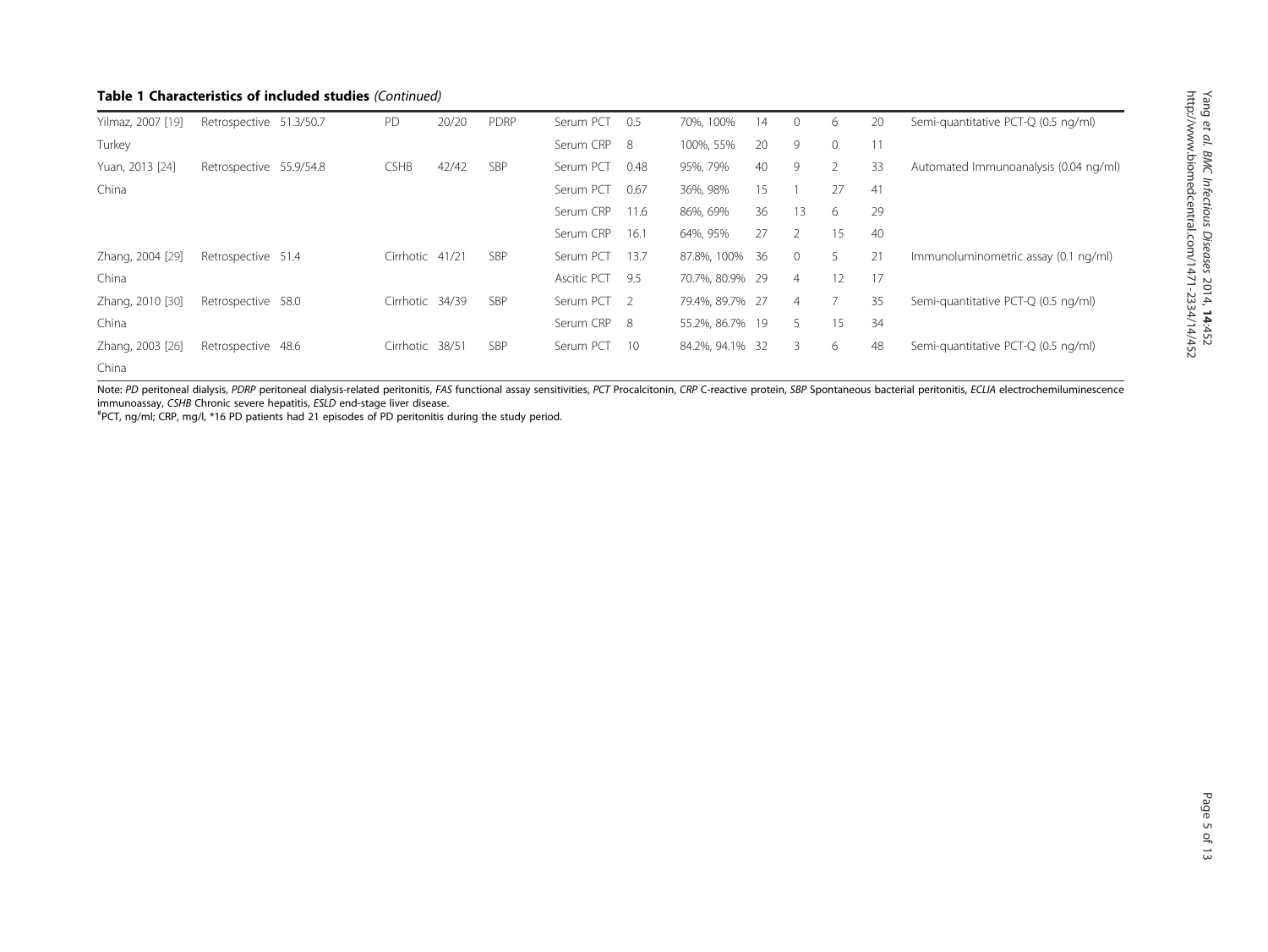

were retrospective in design [19-21,24,26-34]. All studies had clearly defined inclusion and exclusion criteria. All of these studies used ascitic polymorphonuclear (PMN) cells count, however, as different definitions were used in different trials, which might lead to potential spectrum bias existed.

None of included trials reported withdrawals or uninterpretable result. Eleven studies did not state whether the PCT results were interpreted without knowledge of outcome assessment [17,18,21,24,28-34], it was poorly reported whether the reference standard results were interpreted blindly, and in only one study, the researchers were blinded to the index test while verifying results by reference standard [23]. These issues might lead to overstated measures of diagnostic accuracy, which is known as a review bias.

# Data extraction and calculation

We calculated the numbers of true-positive, false-positive, false-negative and true-negative based on the provided indexes of sensitivity, specificity, and sample size values. PCT measurement was performed at the beginning of the trial in most of the included studies. We reported the PCT and C-reactive protein (CRP) cut-off values in Table 1. Cut-off values for serum or ascitic PCT varied between studies, ranging from 0.42-13.7 ng/ml, or 0.3-10 ng/ml, respectively.

#### Diagnostic accuracy indices

A total of seventeen studies [17-27,29-34] have investigated the diagnostic value of PCT in serum. Our analysis indicated that serum PCT has a high degree of accuracy

for the diagnosis of peritonitis. Pooled sensitivity and specificity estimates of PCT were 0.83 (95% CI: 0.76- 0.89), 0.92 (95% CI: 0.87-0.96), respectively (Figures 3 and 4). We also constructed summary ROCs for both PCT and CRP, the results showed that AUROC of PCT was 0.94 (95% CI: 0.92-0.96) (Figure 5). The high positive likelihood ratio (LR+: 11.06; 95% CI: 6.31–19.38) indicates that the PCT test is suitable for a rule-in diagnosis, but its poor negative likelihood ratio (LR−: 0.18, 95% CI: 0.12–0.27) makes it less useful as a rule-out tool.

As shown in Table 2, seven studies reported diagnostic value of serum CRP levels [17,19,20,23,24,27,30]. The pooled sensitivity for CRP was 0.76 (95% CI: 0.58–0.88), lower than PCT, the specificity was 0.81 (95% CI: 0.63– 0.92), lower than PCT, and the AUROC was 0.85 (95% CI: 0.82-0.88) (Figure 6). CRP has a poorer LR + (4.01, 95% CI: 2.16–7.45) and LR − (0.29, 95% CI: 0.17–0.49). Overall, PCT has a higher discriminative capability than CRP in diagnosing peritonitis. The diagnostic OR for PCT was 61.52 (95% CI: 27.58-137.21), while the diagnostic OR for CRP was 13.54 (95% CI: 7.25-25.28). There was substantial degree of heterogeneity for PCT  $(I^2 = 90.08, 95\%$  CI: 80.35-99.81) and CRP ( $I^2$  = 96.81, 95% CI: 94.54-99.09).

There were only 5 studies [22,23,28,29,34] reporting accuracy parameters on ascitic PCT, across all settings. We found that a diagnostic OR was 80.93 (95% CI: 15.26-429.28) for ascitic PCT level to predict peritonitis at sensitivity and specificity of 0.79 (95% CI: 0.54-0.92) and 0.96 (95% CI: 0.81-0.99) respectively. The pooled positive likelihood ratio was 17.85 (95% CI: 4.11-77.59), negative likelihood ratio was 0.22 (95% CI: 0.09-0.54), and the AUROC was 0.96 (95% CI, 0.94-0.97). The  $I^2$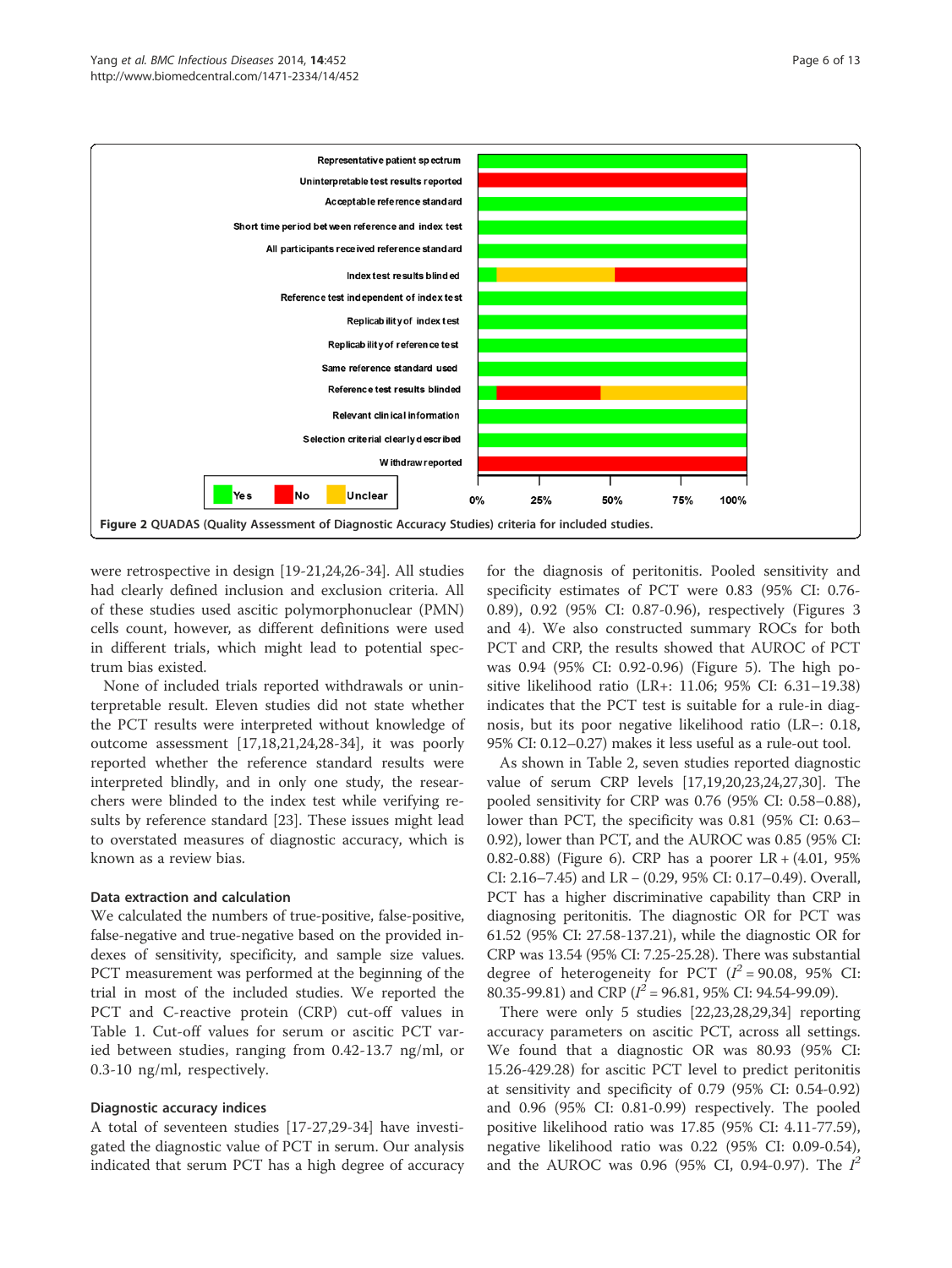

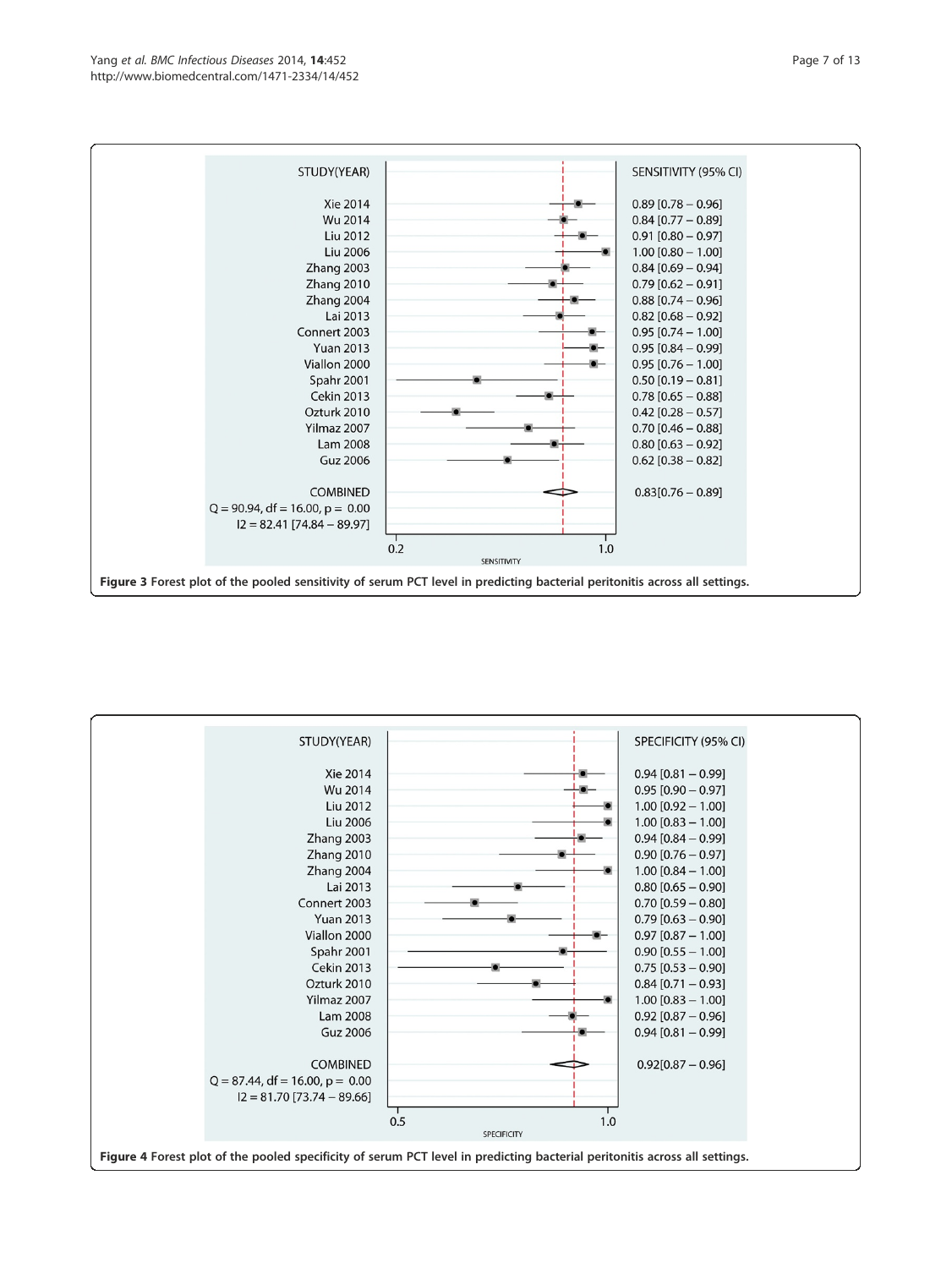

statistic was 77.94%, indicating significant heterogeneity across these studies (Table 2).

#### Subgroup analysis

Subgroup analyses were performed to explore the source of heterogeneity. Nine studies [17-20,27,31-34] reported test results with the use of a common PCT cutoff value (0.5 ng/mL). The pooled sensitivity and specificity were 0.81 (95% CI: 0.68–0.89) and 0.95 (95% CI: 0.89–0.98) respectively. Three studies [21,24,33] also reported diagnostic accuracy parameters using a lower serum PCT cut-off value (0.42-0.48 ng/mL), sensitivity increased appreciably (0.85, 95% CI: 0.80–0.88) and the specificity decreased correspondingly (0.89, 95% CI: 0.79–0.94). In contrast, subgroup analysis on parameters using higher cut-off values (0.615–13.7 ng/mL) showed slightly decreased sensitivity, but increased specificity, compared with the overall estimates [17,20,22-26,29,30].

There were four studies [17-20] carried out on peritoneal dialysis (PD) patients, as shown in Table 2, The value of serum PCT level to predict peritonitis in PD patients (DOR: 18.33; AUROC: 0.89) was substantially lower compared with that in all included patients (DOR: 61.52; AUROC: 0.94). Eleven studies [21-23,25-27,29-32,34] had reported accuracy parameters on serum PCT in cirrhotic patients. The pooled sensitivity and specificity were 0.86 and 0.94 respectively, and the AUROC was 0.91 (95% CI:

0.89-0.94), indicating that serum PCT also had acceptable predictive performance in cirrhotic patients. The subgroup analyses stratified by the different patient populations (PD and Cirrhotic) using common PCT cut-offs (0.5 ng/ml) showed that the diagnostic value among PD patients (DOR: 18.33; AUROC: 0.89) was substantially lower compared with that in cirrhotic patients (DOR: 245.08; AUROC: 0.94) (shown in Table 2).

As all these included studies using different PCT assays with widely varying functional assay sensitivities (FAS) (shown in Table 1), we have performed the subgroup analyses based on different FAS of the PCT assays, but the result showed that there was no significant difference on the diagnostic value of PCT among trials of different PCT assays (DOR: 65.43; AUROC: 0.95 vs DOR: 71.41; AUROC: 0.95; shown in Table 2). While the subgroup analysis restricted to 8 studies [17,18,22-25,29,33] using the higher sensitive test tool for PCT (FAS  $\leq$  0.1 ng/ml) showed the sensitivity increased, but the specificity decreased slightly.

We also performed the subgroup analyses based on different dominated language, and the result showed that the value of serum PCT to diagnosis peritonitis in eight trials published in Chinese (DOR: 141.09; AUROC: 0.93) [26,27,29-34] was substantially higher compared with that published in English (DOR: 29.16; AUROC: 0.92; shown in Table 2) [17-25].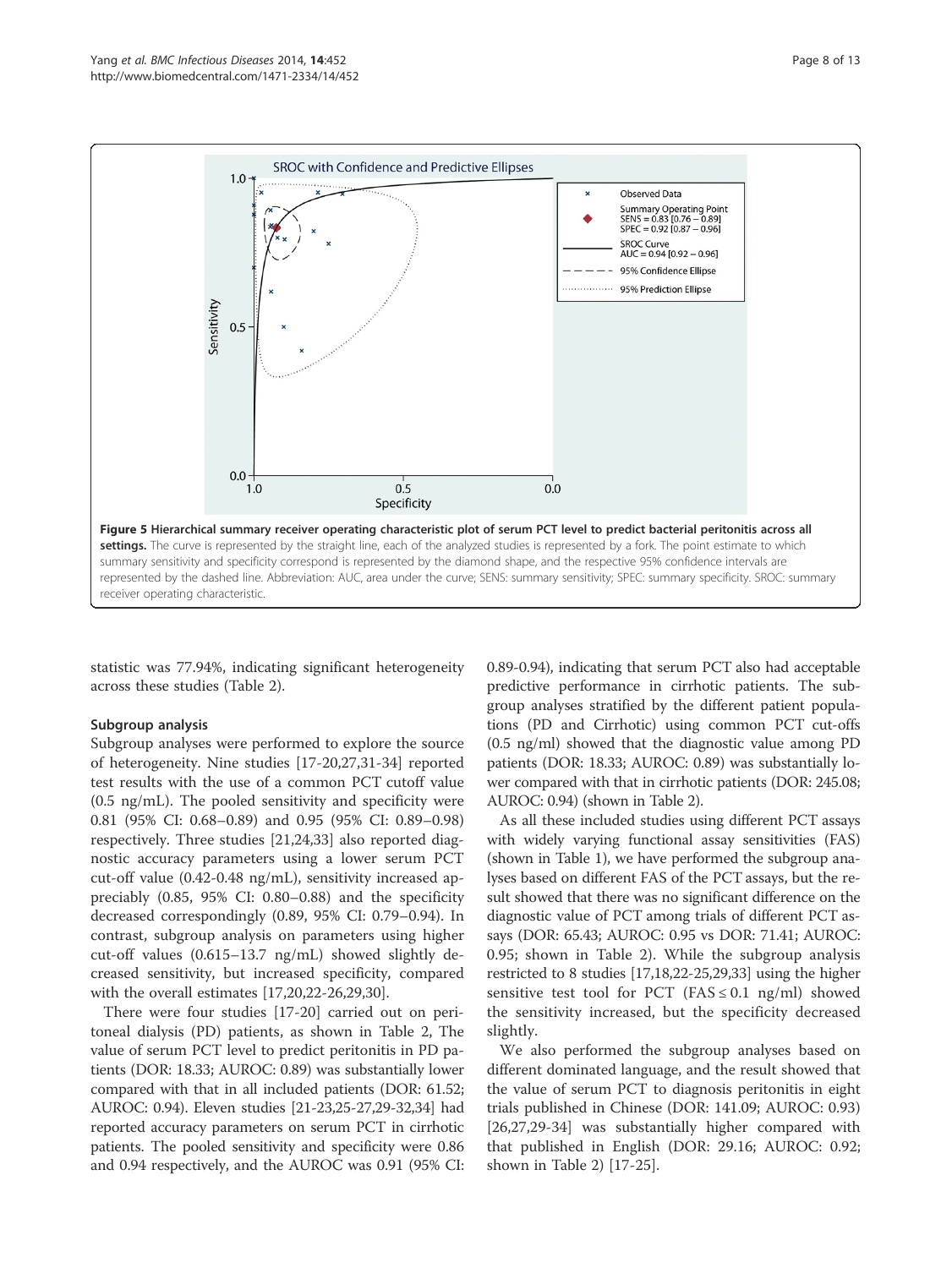| <b>Variables</b>                      | No. of         | No. of   | Sensitivity         | <b>Specificity</b>  | Diagnostic OR         | <b>AUROC</b>        | $I^2$ (95% CI)        | Likelihood ratio (95% CI) | <b>Publication bias</b> |                 |  |
|---------------------------------------|----------------|----------|---------------------|---------------------|-----------------------|---------------------|-----------------------|---------------------------|-------------------------|-----------------|--|
|                                       | studies        | patients | (95% CI)            | (95% CI)            | (95% CI)              | (95% CI)            |                       | Positive                  | <b>Negative</b>         | (Deek's test P) |  |
| Serum PCT                             |                |          |                     |                     |                       |                     |                       |                           |                         |                 |  |
| Overall analysis                      | 17             | 1644     | $0.83(0.76 - 0.89)$ | $0.92(0.87 - 0.96)$ | 61.52(27.58-137.21)   | $0.94(0.92 - 0.96)$ | 90.08(80.35-99.81)    | 11.06(6.31-19.38)         | $0.18(0.12 - 0.27)$     | 0.973           |  |
| PD patients                           | 4              | 391      | $0.64(0.47 - 0.78)$ | $0.91(0.85 - 0.94)$ | 18.33(6.32-53.12)     | $0.89(0.87 - 0.92)$ | $0.00(0.00 - 100.00)$ | 7.19(3.75-13.82)          | $0.39(0.24 - 0.62)$     | 0.629           |  |
| Cirrhotic patients                    | 11             | 807      | $0.86(0.81 - 0.89)$ | $0.94(0.85 - 0.97)$ | 85.89(27.31-270.19)   | $0.91(0.89 - 0.94)$ | 80.65(58.51-100.00)   | 13.17(5.27-32.86)         | $0.15(0.11 - 0.21)$     | 0.734           |  |
| High cut-off PCT value <sup>a</sup>   | 9              | 640      | $0.68(0.44 - 0.85)$ | $0.97(0.91 - 0.99)$ | 60.01(24.19-148.85)   | $0.95(0.93 - 0.97)$ | 97.33(95.53-99.13)    | 20.02(8.29-48.37)         | $0.33(0.17 - 0.64)$     | 0.813           |  |
| Low cut-off PCT value <sup>b</sup>    | 3              | 529      | $0.85(0.80 - 0.88)$ | $0.89(0.79 - 0.94)$ | 42.57(19.72-91.89)    | $0.86(0.83 - 0.89)$ | 61.42(13.01-100.00)   | 7.42(3.89-14.17)          | $0.17(0.13 - 0.23)$     | 0.299           |  |
| Common PCT cut-off value <sup>c</sup> | 9              | 1072     | $0.81(0.68 - 0.89)$ | $0.95(0.89 - 0.98)$ | 75.32(21.13-268.52)   | $0.95(0.93 - 0.97)$ | 15.30(0.00-100.00)    | 15.35(6.67-35.28)         | $0.20(0.12 - 0.35)$     | 0.973           |  |
| Common PCT cut-off in PD              | $\overline{4}$ | 391      | $0.64(0.47 - 0.78)$ | $0.91(0.85 - 0.94)$ | 18.33(6.32-53.12)     | $0.89(0.87 - 0.92)$ | $0.00(0.00 - 100.00)$ | 7.19(3.75-13.82)          | $0.39(0.24 - 0.62)$     | 0.629           |  |
| Common PCT cut-off in SBP             | - 5            | 681      | $0.87(0.78 - 0.92)$ | $0.97(0.85 - 0.99)$ | 245.08(26.73-2247.33) | $0.94(0.92 - 0.96)$ | 60.35(10.58-100.00)   | 33.02(5.06-215.47)        | $0.13(0.07 - 0.23)$     | 0.562           |  |
| Publication in Chinese                | 8              | 905      | $0.86(0.81 - 0.89)$ | $0.95(0.89 - 0.98)$ | 141.09(42.44-469.04)  | $0.93(0.90 - 0.95)$ | 30.79(0.00-100.00)    | 20.12(7.64-52.94)         | $0.14(0.10 - 0.19)$     | 0.493           |  |
| Publication in English                | 9              | 739      | $0.79(0.63 - 0.89)$ | $0.89(0.81 - 0.94)$ | 29.16(11.78-72.17)    | $0.92(0.89 - 0.94)$ | 91.95(84.48-99.43)    | 6.99(3.97-12.28)          | $0.24(0.13 - 0.44)$     | 0.683           |  |
| $FAS > 0.1$ ng/ml                     | 9              | 704      | $0.82(0.71 - 0.90)$ | $0.93(0.85 - 0.97)$ | 65.43(17.30-247.48)   | $0.95(0.92 - 0.96)$ | 48.24(0.00-100.00)    | 12.26(5.01-29.99)         | $0.18(0.10 - 0.33)$     | 0.508           |  |
| $FAS \leq 0.1$ ng/ml                  | 8              | 940      | $0.86(0.76 - 0.92)$ | $0.92(0.85 - 0.96)$ | 71.41(43.93-116.09)   | $0.95(0.93 - 0.97)$ | 89.60(79.27-99.92)    | 10.76(6.01-19.26)         | $0.15(0.08 - 0.26)$     | 0.786           |  |
| <b>Ascitic PCT</b>                    |                |          |                     |                     |                       |                     |                       |                           |                         |                 |  |
| Overall analysis                      | 5              | 418      | $0.79(0.54 - 0.92)$ | $0.96(0.81 - 0.99)$ | 80.93(15.26-429.28)   | $0.96(0.94 - 0.97)$ | 77.94(52.08-100.00)   | 17.85(4.11-77.59)         | $0.22(0.09 - 0.54)$     | 0.075           |  |
| Serum CRP                             |                |          |                     |                     |                       |                     |                       |                           |                         |                 |  |
| Overall analysis                      |                | 499      | $0.76(0.58 - 0.88)$ | $0.81(0.63 - 0.92)$ | 13.54(7.25-25.28)     | $0.85(0.82 - 0.88)$ | 96.81 (94.54-99.09)   | $4.01(2.16 - 7.45)$       | $0.29(0.17 - 0.49)$     | 0.676           |  |

# Table 2 Summary of subgroup analysis of the included studies by different study characteristics

Note: PCT procalcitonin, PD peritoneal dialysis, CRP C-reactive protein, SBP Spontaneous bacterial peritonitis, FAS functional assay sensitivities, AUROC area under the receiver operating characteristic curve.<br><sup>a</sup>High cut-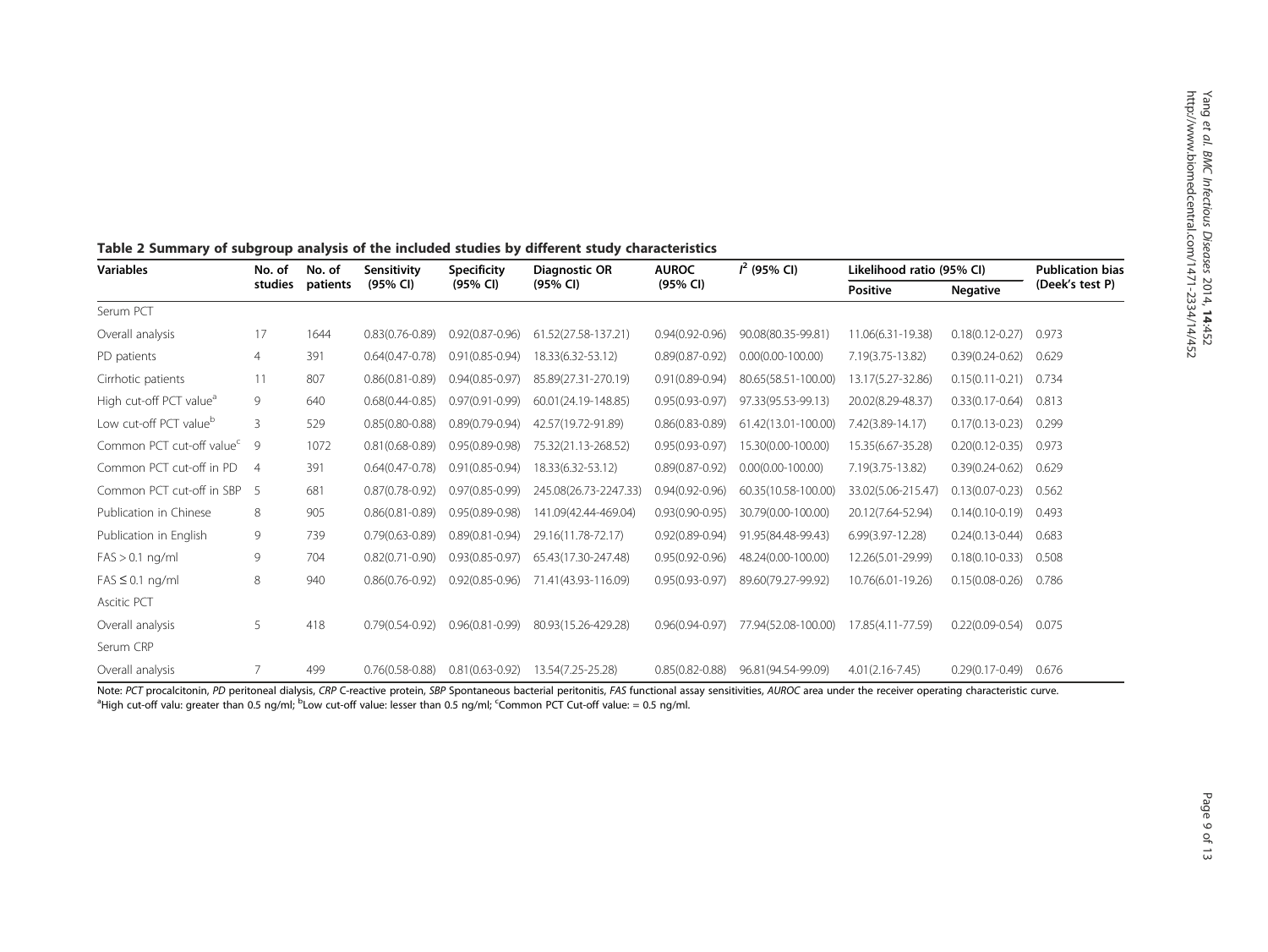

# PCT and long-term adverse outcomes of peritonitis

Only two studies reported the relationship between longterm survival outcome and the PCT level. Lam et al. [18] found that there was no difference in the survival rate between PD patients with PCT >0.38 ng/mL and patients with PCT < $0.38$  ng/mL ( $p = 0.37$ ). However, Connert et al. [25] reported that cirrhotic patients with PCT levels above 0.58 ng/ml were associated with poor survival compared to those with levels below 0.58 ng/ml, and significant differences were found in mean PCT level between patients who died or survivied during the follow-up period  $(p < 0.01)$ .

# Publication bias

We used funnel plots to assess the publication bias, as shown in Table 2, there was no significant evidence of potential publication bias was noted by Deek's test.

#### **Discussion**

PCT is a polypeptide of 116 amino acids (molecular weight 13 kDa) with a long half-life of 25-30 h [5]. It was first identified during studies of hypocalcaemia associated with Staphylococcal toxic shock syndrome [35], and then in 1993, its elevated level was found in patients with bacterial infection. It is most commonly produced from neuroendocrine cells in non-thyroidal tissues such as lung, liver or kidney during inflammation [36,37]. Unlike other inflammatory markers (e.g., CRP), PCT level does not respond to viral infection or sterile inflammation. In the serum of healthy individuals, PCT is undetectable  $\left($ <0.01 ng/ml) and a value of >0.5 ng/ml is considered abnormal [5,36]. Many studies have shown that PCT could rapidly increase in response to bacterial inflammatory stimuli, and it could be recommended as an effective biomarker in the detection and differential diagnosis of inflammatory states [4,6,38,39]. However, there are few meta-analyses on the accurancy of PCT in predicting bacterial peritonitis. In our analysis, which included 1827 patients, we showed that the measurement of serum PCT could provide considerable predictive value (DOR: 61.52; AUROC: 0.94) for the diagnosis of bacterial peritonitis, and that this predictive capacity is better than that provided by CRP (DOR: 13.54; AUROC: 0.85).

There are many types of bacterial peritonitis. In clinical practice, PD related peritonitis and spontaneous bacterial peritonitis (SBP) in cirrhotic patients are most common types in clinical practice. PD represents an important method for the management of uremic patients. Despite a decreasing incidence of PD-related infectious complications over the last couple of decades, peritonitis remains a leading complication and a common cause of infection-related mortality in PD patients [40,41]. Microbiological culture systerm in PD effluent is the gold standard for diagnosis of PD-associated peritonitis, but suffers from high false negative rates and delayed reporting [40]. In this regard, the use of some new reliable diagnostic markers such as PCT can greatly improve the turnaround time of laboratory reports. It has been demonstrated that renal elimination is the major pathway for clearance of PCT [42], and a previous study performed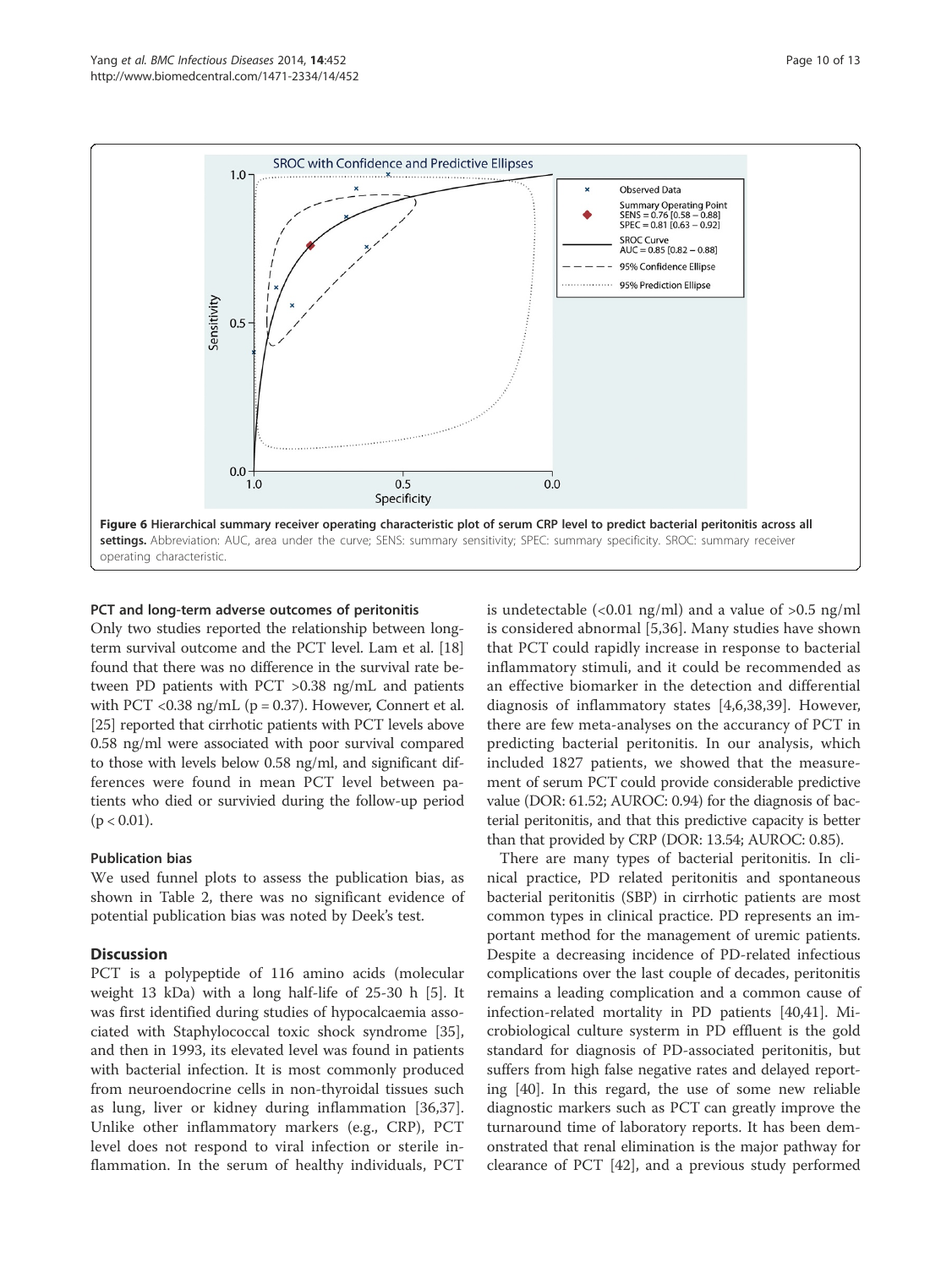by Opatrna et al. [43] showed that the serum levels of PCT were increased in PD patients without overt signs of infection compared with healthy volunteers. But follow-up studies revealed the plasma clearance rate of PCT correlated weakly with renal function dysfunction, and it might not influence clinical decisions based on PCT [42,44]. Our meta-analysis also confirmed an acceptable diagnostic accuracy for PCT testing in PD patients (Sensitivity, 0.64; Specificity, 0.91; DOR: 18.33; AUROC: 0.89).

SBP is the most frequent and life-threatening infection in decompensated cirrhotic patients [45]. Owing to an inadequately immune response, clinical manifestations of SBP in cirrhotic patients may be atypical. There is considerable evidence indicating that high PCT levels may be related to infections in cirrhosis [25]. Although the liver is considered as the main source of PCT, a study performed by Bota et al. [46] showed that serum levels of PCT did not significantly decrease in cirrhotic patients. Moreover, PCT had similar predictive power for infection in patients with and without cirrhosis. In accordance with these findings, our meta-analysis also showed that serum PCT testing has a good accuracy for the diagnosis of bacterial peritonitis in cirrhotic patients (Sensitivity, 0.86; Specificity, 0.94; DOR: 85.89; AUROC: 0.91).

Some authors postulated that ascitic PCT might be more sensitive than serum PCT for the early identification of peritonitis, because bacterial infection could trigger peritoneal inflammatory cells to produce PCT, which then may accumulate in the ascitic fluid. In the present study, the pooled analysis of 5 studies [22,23,28,29,34] suggested that ascitic PCT (DOR: 80.93; AUROC: 0.96) to was similar with serum PCT (DOR: 85.89; AUROC: 0.91) in diagnosing peritonitis in cirrhotic patients. And Viallon et al. found that PCT detection in ascitic fluid was due to hyperpermeability of peritoneum, while PCT was not synthesized by leucocytes in ascites [23]. These small and in part not significant differences rather supported the assumption of Viallon et al. that PCT detection in the ascitic fluid was the result of a passive shift due to increased vascular permeability instead of an intraperitoneal synthesis. Considering the serious harm for the missed diagnoses of peritonitis, it is not recommended to use ascitic PCT testing as a stand-alone test, and more larger prospective trials are needed to fully elucidate the potential diagnostic value of ascitic PCT.

Fungal peritonitis is a quite uncommon but potentially fatal complication both in peritoneal dialysed [47] and advanced liver cirrhosis patients [48]. The clinical characteristics of fungal peritonitis is not typical and easy to be misdiagnosed. In addition, fungi infections usually result in treatment failure with antibacterial agents and

even removing the PD catheter. Early recognition of fungal peritonitis allows for timely and effective therapy with improved outcome, but it is hampered by a lack of a reliable diagnostic tool. There is a significant body of clinical research indicates good diagnostic accuracy for the PCT test for discrimination between invasive fungal infection and bacterial infection [6,49]. However, the differential diagnostic value of the PCT testing on fungal peritonitis has not been explored. It is speculated that the PCT testing can provide effective sensitivity and specificity for distinguishing fungal peritonitis from bacterial peritonitis.

The pooled likelihood ratio estimates  $(LR<sup>+</sup>$  and  $LR<sup>-</sup>)$ was analyzed to calculate post-test probabilities. In a virtual population with a 20% prevalence of peritonitis (the actual prevalence of SBP in hospitalized cirrhotic patients with ascites was 10-30% [50]), use of a serum PCT test with an  $LR + of$  11.06 would increase the posttest probability (positive predictive value) to 72%. In other words, about 3 in 4 patients with positive PCT test results may have confirmed peritonitis. Likewise, in the same population, application of a serum PCT test with a negative likelihood ratio of 0.18 would reduce the posttest probability to 5%, In other words, 1 in 20 patients with negative PCT results may have peritonitis. Using data from the subgroup with a higher PCT cut-off value (0.615–13.7 ng/mL), a similar calculation indicated a positive post-test probability of 85% and a negative post-test probability of 7%.

There was substantial heterogeneity detected for the overall results between the eighteen included studies. Potential source of heterogeneity included the different characteristics of the studies, such as methodological quality, admission category, size of the study populations, different reference standards in PD or cirrhotic patients for peritonitis (ascitic  $PMN > 50/mm^3$  or  $> 250/mm^3$ , respectively), different countries and different human race and different methods used for measurement of PCT (LUMItest, ECLIA and the Semi-quantitative PCT-Q assay systems). And other unrecorded differences among these studies might also contribute to the heterogeneity. Evaluation with individual patient data or meta-regression would help in this analysis of the sources of heterogeneity. However, the meta-regression would have to adjust for factors at individual patient level, which were not available at present, therefore it limited our ability to further evaluate heterogeneity. On the other hand, using more homogeneous trials could solve this difficulty, but it could induce selection bias.

There are several potential limitations to our study that should be addressed.

First, in our meta-analysis, various PCT testing assay tools and various PCT cut-off values were used in different included studies, and sensitivities and specificities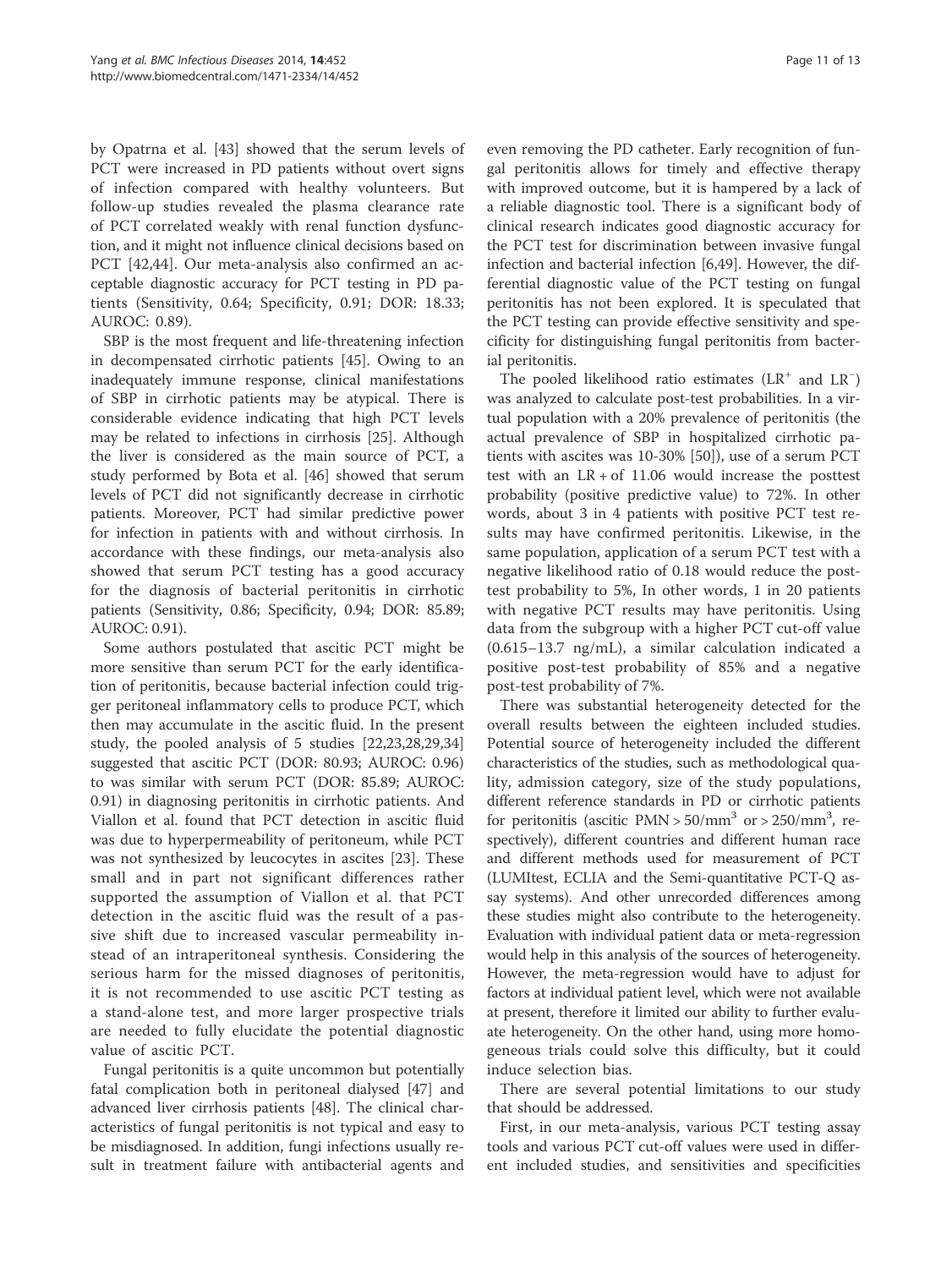varied between studies. We performed subgroup analysis and constructed the HSROC curve and calculated AUROC to diminish the influence of different PCT assays and cut-off values effect. Despite the adjustment by bivariate model, there might be residual influence on the accuracy of pooled diagnostic parameters. Second, most of the studies have a case–control design, it has been demonstrated that the case–control design could over-estimate the accuracy of a diagnostic test [51], therefore more larger prospective trials should be performed to elucidate the diagnostic value of PCT. Third, as mentioned before, our study suffered from moderate heterogeneity, mainly owing to different patients characteristics, and different definitions of peritonitis. Fourth, despite no significant publication bias was detected, however, this study included 9 low-quality Chinese language trials, which might lead to an overestimation of overall diagnostic accuracy of PCT, especially because positive studies were more easily reported.

# Conclusion

In conclusion, our meta-analysis shows that PCT is a helpful marker in identifying bacterial peritonitis, Although PCT performs as well in PD patients as in cirrhotic or severe hepatitis patients, use of a common cut-off value may further enhance accuracy. Compared with CRP, PCT is superior in the diagnosis of bacterial peritonitis. However, it is important to note that PCT cannot be recommended as a "gold standard" test for peritonitis up to now, and should be interpreted in combination with other clinical, analytical, and/or microbiological data. Given the limits of PCT as a single marker, additional large prospective studies should determine its diagnostic value in bacterial peritonitis, when interpreted in association with other biomarkers.

#### Competing interests

The authors report no competing interests. The authors alone are responsible for the content and writing of the paper.

#### Authors' contributions

SKY and LX wrote the manuscript and performed the statistical analysis, HZ participated in the design of the study and guided the statistical analysis, XXX, and PAS generated the data for the manuscript, FYL edited the manuscript, LS conceived of the study, and participated in its design and coordination and helped to draft the manuscript. All authors read and approved the final manuscript.

#### Acknowledgements

Supported by grants from the National Natural Sciences Foundation of China (81270812, 81100541), Ph.D programs foundation of ministry of Education of China (2011062110012). Furong Scholars Fund from Hunan Province Education Department.

#### Author details

<sup>1</sup>Department of Nephrology, The Second Xiangya Hospital, Kidney Institute of Central South University, Changsha, Hunan 410011, China. <sup>2</sup>Department of Nephrology, The Third Xiangya Hospital, Central South University, Changsha, Hunan Province 410013, China.

Received: 24 December 2013 Accepted: 13 August 2014 Published: 22 August 2014

#### References

- 1. Ordonez CA, Puyana JC: Management of peritonitis in the critically ill patient. Surg Clin North Am 2006, 86(6):1323–1349.
- 2. Davenport A: Peritonitis remains the major clinical complication of peritoneal dialysis: the London, UK, peritonitis audit 2002–2003. Perit Dial Int 2009, 29(3):297–302.
- 3. Bernardi M: Spontaneous bacterial peritonitis: from pathophysiology to prevention. Intern Emerg Med 2010, 5(Suppl 1):S37-S44.
- 4. Wacker C, Prkno A, Brunkhorst FM, Schlattmann P: Procalcitonin as a diagnostic marker for sepsis: a systematic review and meta-analysis. Lancet Infect Dis 2013, 13(5):426–435.
- 5. Irwin AD, Carrol ED: Procalcitonin. Arch Dis Child Educ Pract Ed 2011, 96(6):228–233.
- 6. Dou YH, Du JK, Liu HL, Shong XD: The role of procalcitonin in the identification of invasive fungal infection-a systemic review and meta-analysis. Diagn Microbiol Infect Dis 2013, 76(4):464–469.
- 7. Su DH, Zhuo C, Liao K, Cheng WB, Cheng H, Zhao XF: Value of serum procalcitonin levels in predicting spontaneous bacterial peritonitis. Hepatogastroenterology 2013, 60(124):641-646.
- 8. Rosman AS, Korsten MA: Application of summary receiver operating characteristics (sROC) analysis to diagnostic clinical testing. Adv Med Sci 2007, 52:76–82.
- 9. Stroup DF, Berlin JA, Morton SC, Olkin I, Williamson GD, Rennie D, Moher D, Becker BJ, Sipe TA, Thacker SB: Meta-analysis of observational studies in epidemiology: a proposal for reporting. Meta-analysis Of Observational Studies in Epidemiology (MOOSE) group. JAMA 2000, 283(15):2008–2012.
- 10. Whiting P, Rutjes AW, Reitsma JB, Bossuyt PM, Kleijnen J: The development of QUADAS: a tool for the quality assessment of studies of diagnostic accuracy included in systematic reviews. BMC Med Res Methodol 2003, 3:25.
- 11. Schisterman EF, Perkins NJ, Liu A, Bondell H: Optimal cut-point and its corresponding Youden Index to discriminate individuals using pooled blood samples. Epidemiology 2005, 16(1):73–81.
- 12. van Houwelingen HC, Arends LR, Stijnen T: Advanced methods in meta-analysis: multivariate approach and meta-regression. Stat Med 2002, 21(4):589–624.
- 13. Reitsma JB, Glas AS, Rutjes AW, Scholten RJ, Bossuyt PM, Zwinderman AH: Bivariate analysis of sensitivity and specificity produces informative summary measures in diagnostic reviews. J Clin Epidemiol 2005, 58(10):982–990.
- 14. Chappell FM, Raab GM, Wardlaw JM: When are summary ROC curves appropriate for diagnostic meta-analyses? Stat Med 2009, 28(21):2653–2668.
- 15. Higgins JP, Thompson SG: Quantifying heterogeneity in a meta-analysis. Stat Med 2002, 21(11):1539–1558.
- 16. Deeks JJ, Macaskill P, Irwig L: The performance of tests of publication bias and other sample size effects in systematic reviews of diagnostic test accuracy was assessed. J Clin Epidemiol 2005, 58(9):882-893.
- 17. Guz G, Colak B, Hizel K, Reis KA, Erten Y, Bali M, Sindel S: Procalcitonin and conventional markers of inflammation in peritoneal dialysis patients and peritonitis. Perit Dial Int 2006, 26(2):240–248.
- 18. Lam MF, Leung JC, Lam CW, Tse KC, Lo WK, Lui SL, Chan TM, Tam S, Lai KN: Procalcitonin fails to differentiate inflammatory status or predict longterm outcomes in peritoneal dialysis-associated peritonitis. Perit Dial Int 2008, 28(4):377–384.
- 19. Yilmaz FM, Yilmaz G, Akay H, Duranay M, Yucel D: Evaluation of a card test for procalcitonin in continuous ambulatory peritoneal dialysis peritonitis. Ann Clin Biochem 2007, 44(Pt 5):482-484.
- 20. Özturk R, Yilmaz GR, Bulut C, Parpucu H, Kinikli S, Duranay M, Demiröz AP: Assessment of procalcitonin and other inflammatory markers in peritoneal dialysis-related peritonitis. Turk J Med Sci 2010, 40(20):199-206.
- 21. Cekin Y, Cekin AH, Duman A, Yilmaz U, Yesil B, Yolcular BO: The role of serum procalcitonin levels in predicting ascitic fluid infection in hospitalized cirrhotic and non-cirrhotic patients. Int J Med Sci 2013, 10(10):1367–1374.
- 22. Spahr L, Morard I, Hadengue A, Vadas L, Pugin J: Procalcitonin is not an accurate marker of spontaneous bacterial peritonitis in patients with cirrhosis. Hepatogastroenterology 2001, 48(38):502–505.